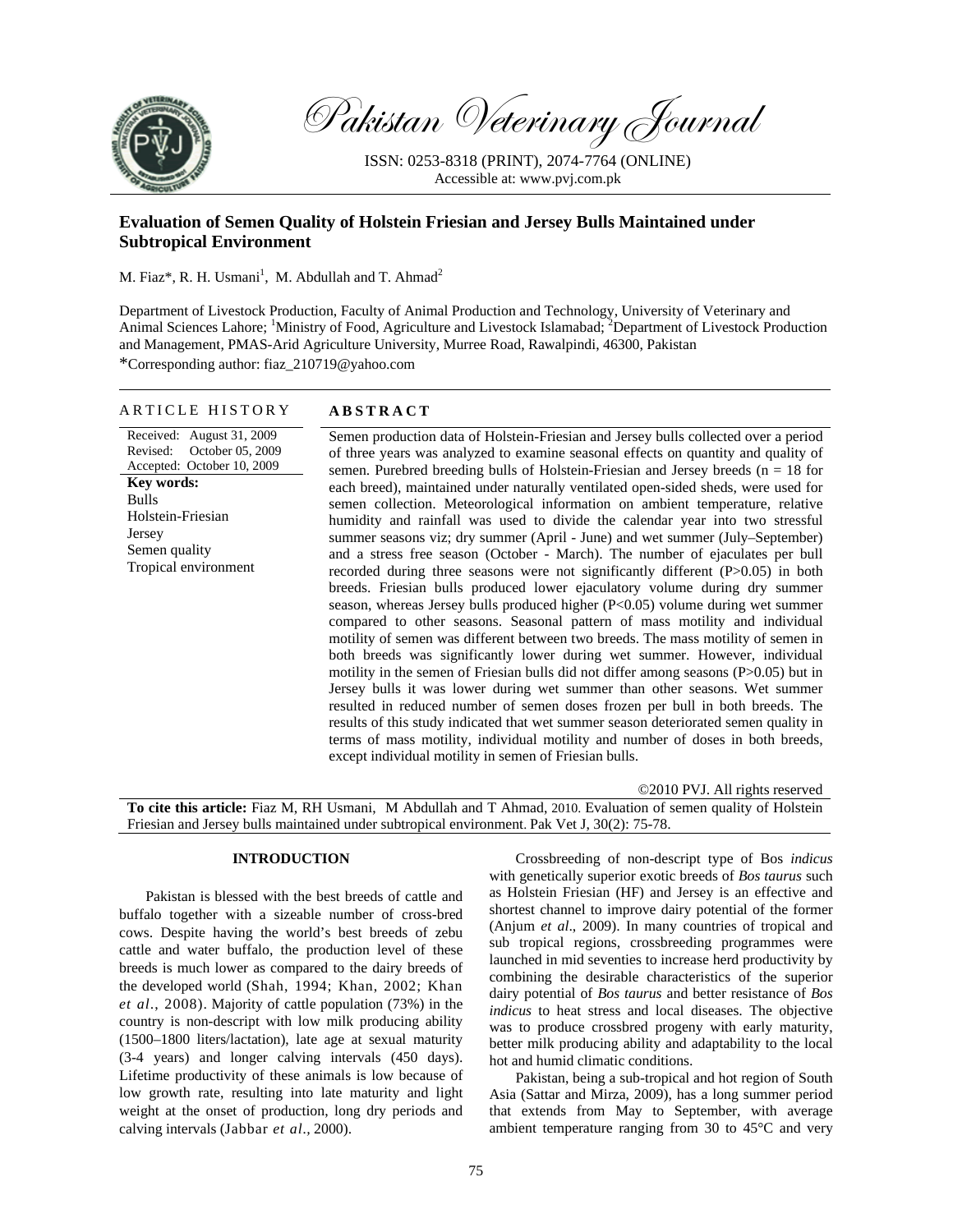severe hot and humid period from mid July to mid September. These environmental conditions are not suitable for exotic breeds from temperate regions. These conditions can adversely affect reproductive efficiency of Friesian and Jersey bulls and thus a continuous evaluation of their semen quality and quantity is required to achieve higher non return rates and also to keep the crossbreeding programme economically viable. Studies on male reproduction associated with season have shown significant effect on conception rates in cows due to poor quality semen collected during summer months (Barth and Waldner, 2002). The present study was undertaken to examine the effect of seasonal stress on quantity and quality of semen produced by the Holstein Friesian and Jersey bulls maintained under sub-tropical summer conditions of Pakistan.

# **MATERIALS AND METHODS**

### **Experimental animals and housing**

Semen production data of 18 locally born Holstein Friesian and 18 Jersey bulls maintained at Semen Production Unit, Kherimurat, Fateh Jang, District Attock (33.89N, 72.24E), Pakistan, were used in the present study. Data recorded over a period of three years (January, 2003 to December, 2005) were used for semen quality evaluation. Bulls were housed individually in their respective pens in open sided sheds situated in East-West direction. The sheds were designed properly to provide sufficient natural cross-ventilation and to minimize heat stress. Roof was painted white to reflect away the sunlight. The covered area per bull was  $15m^2$  with small open courtyard of 23m<sup>2</sup>. Each bull pen was facilitated with water point and feeding manger.

### **Environmental data**

Environmental variables like ambient temperature, relative humidity and rainfall data recorded daily by the Meteorological Centre of National Agricultural Research Centre, Islamabad, Pakistan with its satellite centre situated in the proximity of the Semen Production Unit, was used for the present study. The recorded ambient temperature during April to September ranged from 30 to 45°C, which is quite high than that of the thermo neutral zone (10 to 24°C) for European cattle breeds. The calendar year was divided into stressful season (April to September) and stress free season (October to March). The stressful season was further subdivided into dry summer (April to June) and wet summer (July to September) on the basis of relative humidity, which ranged from 20 to 30% during dry summer and 40 to 65% during wet summer.

### **Feeding and management**

The feeding requirements of animals were calculated according to their body weight and season. The feeding regime per bull consisted of 4-6 Kg concentrate mixture, 6 Kg wheat straw and 40 Kg green fodder per day. In order to overcome the deleterious effects of dry and wet summer stress, a mineral mixture (per 100 Kg of mixture: Dicalcium phosphate 70.8 Kg, NaCl 18.9 Kg, MgSO4 8.64 Kg, FeSO4 0.89 Kg, MnSO4 0.49 Kg, ZnSO4 0.22 Kg, CuSO<sub>4</sub> 0.03 Kg, KI 8.77 gm, CaCl<sub>2</sub> 0.89 gm and  $NaSiO<sub>3</sub>$  1.5 gm) was also added to the normal feeding regime at a rate of 2% of concentrate mixture. Regular vaccination was carried out twice a year against hemorrhagic septicemia in June and December and Foot and Mouth disease in February and September and once a year (April) against Black Quarter. Preventive measures against external and internal parasitic infestation were also routinely undertaken three times in a year.

## **Semen collection and processing**

Semen collection schedule was Monday and Thursday every week. Bulls to be ejaculated went through preparatory measures including showering, drying and cleaning, brushing, grooming and half an hour exercise. The bulls were then allowed to mount a teaser bull and the semen was collected with the help of a pre-warmed (42 to 45°C) artificial vagina. Ejaculate volume was recorded directly from the graduated semen collection tube. Each ejaculate was examined for mass motility, individual motility and sperm concentration, as described earlier (PARC/JICA, 1998) and ejaculates having less than 50% sperm motility were discarded. Fresh semen were diluted depending upon microscopic evaluation of sperm concentration at 32°C with tris, citrate, fructose, egg yolk and glycerol extender (Table 1), cooled at 20°C for 30 minutes and at 5°C for 100 to 120 minutes.

The semen was equilibrated at  $5^{\circ}$ C for 4 hours, 0.5 ml straws (semen volume) were filled with diluted semen and sealed at the same temperature. Finally, the processed semen was frozen and stored in liquid nitrogen at –196ºC (PARC/JICA, 1998).

**Table 1: Chemical composition of the experimental extender** 

| <b>Ingredients</b> | <b>Quantity</b> |  |  |
|--------------------|-----------------|--|--|
| Tris $(g)$         | 24.2            |  |  |
| Citric acid $(g)$  | 13.4            |  |  |
| Fructose $(g)$     | 10              |  |  |
| Glycerin (ml)      | 70              |  |  |
| Egg yolk (ml)      | 200             |  |  |
| Distilled water    | Up to one liter |  |  |

### **Data recording and statistical analysis**

Semen parameters recorded included the number of ejaculates per bull, its volume (ml), mass motility (+0.5 to +5), individual motility (%) and the number of semen doses frozen per bull (PARC/JICA, 1998). The data were analyzed through analysis of variance under Completely Randomized Design. The difference among means was tested through Duncan Multiple Range Test (Steel *et al*., 1997).

# **RESULTS**

### **Number of ejaculates and ejaculate volume**

The overall number of ejaculates per bull recorded for Friesian and Jersey bulls were  $1.98 \pm 0.002$  and  $1.97 \pm 0.002$ 0.009, respectively. Maximum numbers of ejaculates were produced by bulls of both breeds during stress free season. However, statistically no effect of season was recorded on the number of ejaculates per bull in both breeds (Table 2). Ejaculate volume was significantly lower during dry summer in Holstein Friesian bulls, whereas, it was higher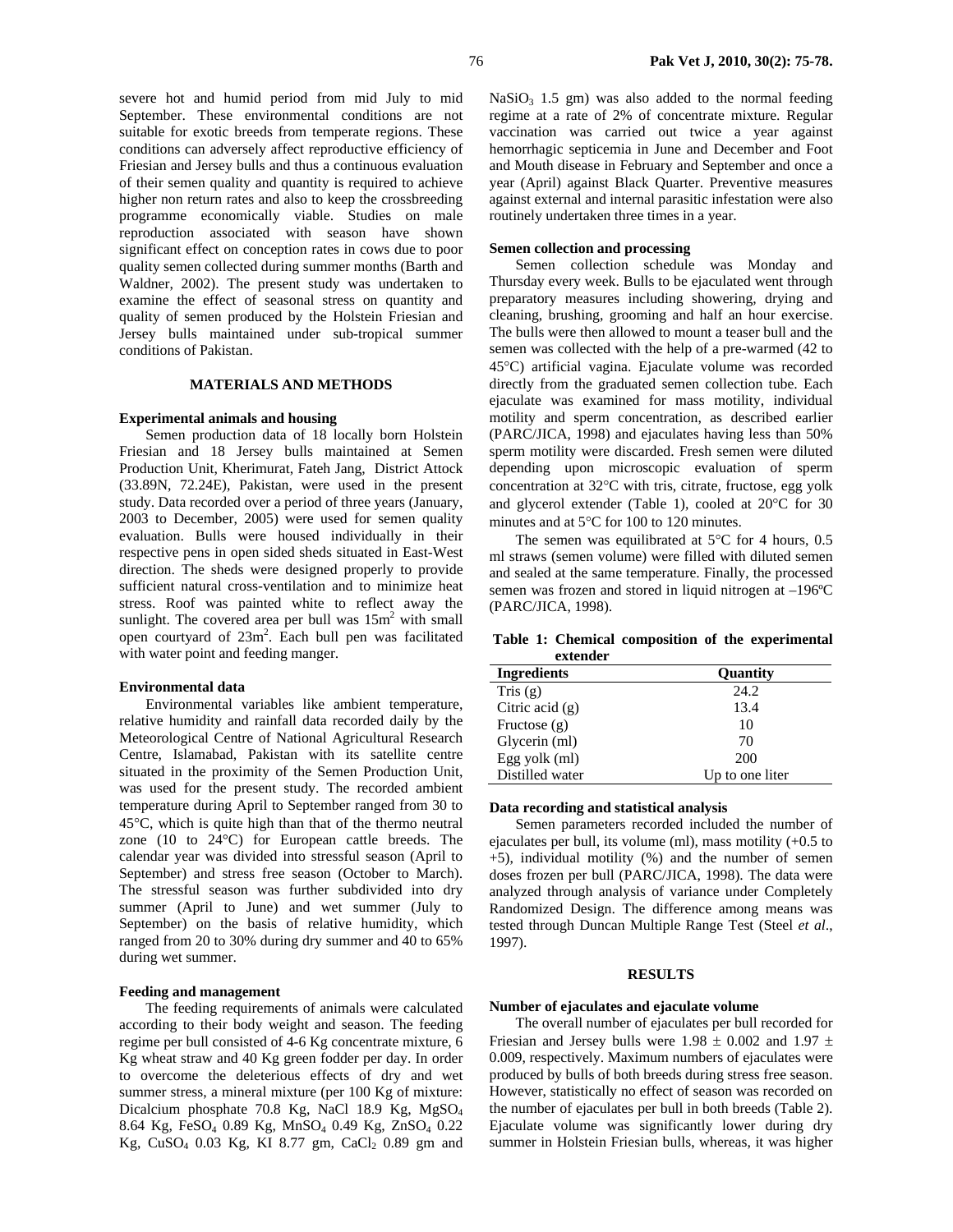### **Mass and individual motility**

Seasonal pattern of mass motility and individual motility of semen was different between bulls of the two breeds. The mass motility of semen in both breeds was significantly lower (P<0.05) during wet summer than other seasons (Table 3). Individual motility in the semen of Friesian bulls did not differ among seasons (P>0.05) but it was lower during wet summer compared to other seasons in semen of Jersey bulls (Table 3).

### **Number of semen doses frozen per bull**

 $\pm$  0.03 ml in Jersey breeding bulls (Table 2).

The pattern of seasonal fluctuation in the number of freezable semen doses showed minor variation due to breeds of bulls. In both Holstein-Friesian and Jersey bulls, lowest number of semen doses were frozen during wet summer season  $(P<0.05)$ . The same number of semen doses were frozen in Friesian bulls during stress free and dry summer seasons (P>0.05) but in case of Jersey bulls, number of doses frozen during dry summer was higher (P<0.05) compared to that of stress free season (Table 3).

## **DISCUSSION**

In the present study, effect of season was not observed on the number of ejaculates per bull in both breeds. Usmani *et al*. (1993) reported that seasonal stress had no effect on the number of ejaculates in crossbred (Friesian x Sahiwal) bulls. However, Zafar *et al*. (1988) observed lowest number of ejaculates in buffalo bulls during hot and humid season and Anchieta *et al*. (2005) observed lower ejaculates number during rainy season. These differences might be due to difference in management or semen collection times and animal species.

The ejaculate volume was significantly higher in Holstein Friesian bulls during stress free and wet summer and it was highest during wet summer in Jersey bulls. Javed *et al.* (2000) noted lowest ejaculate volume in humid summer in Nili Ravi buffalo bulls. However, Fonseca (1995) and Mathevon *et al*. (1998) reported that season had no effect on ejaculate volume for Nelore and Holstein bulls, respectively. These differences in findings might be attributed to differences in breeds of bulls studied and environmental conditions.

The pattern of effect of seasons on mass and individual motilities was little different between two breeds but mass motility and individual motility of semen was recorded as minimum during wet summer in bulls of the both breeds. Usmani *et al*. (1993) and Li-junjie *et al*. (2001) reported that motility was reduced significantly in hot and humid season. Similarly, Fawzy and Rabie (1996) and Mostari *et al*. (2005) reported that sperm motility was deteriorated during summer in Friesian bulls. However, Brito *et al*. (2002) and Fonseca (1995) could not find any significant effect of season on mass motility and individual motility during summer. These differences might be due to different breeds and geography. Kolev and Dimov (1998) reported significant increase in mass motility and individual motility during summer for buffalo bulls in Bulgaria. This increase was probably due to moderate climatic conditions of Bulgaria during summer.

In both Holstein-Friesian and Jersey bulls, smallest number of semen doses was frozen during wet summer season. These results are supported by Zafar *et al*. (1988) for buffalo and Dhami *et al*. (1998) for Friesian bulls. Both workers reported minimum number of doses frozen during hot humid season. Likewise, Asmat (2002) reported higher number of semen doses per ejaculate in spring than summer from Sahiwal bulls. However, Sarder (2007) reported highest number of semen doses produced during summer when temperature was more than 29°C and relative humidity more than 85%. This difference might be due to different breeds and management conditions in Bangladesh.

Results of the present study revealed that bulls of both breeds showed difference in ejaculate volume. Bulls of Jersey breed produced highest, whereas, Friesian bulls produced lowest ejaculate volume during stressful conditions of wet summer. This difference might be due to different tolerance ability of bulls belonging to two different breeds against environmental stress during wet summer. Wet summer season could not affect ejaculate volume but it deteriorated quality of semen in terms of mass motility, individual motility and number of dozes frozen during wet summer.

### **Conclusion**

The stressful summer season deteriorated the quality of semen obtained from both Holstein Friesian and Jersey breeding bulls maintained under sub-tropical environment of Pakistan.

**Table 2: Effect of seasonal stress on number of ejaculates and ejaculatory volume in Holstein Friesian and Jersey bulls (Mean** ± **SE)** 

|                                                                                                                                                                                                             | <b>Holstein Friesian</b> |                          | <b>Jersey</b>     |                               |  |  |  |
|-------------------------------------------------------------------------------------------------------------------------------------------------------------------------------------------------------------|--------------------------|--------------------------|-------------------|-------------------------------|--|--|--|
| <b>Seasons</b>                                                                                                                                                                                              | Number of<br>ejaculates  | Ejaculate volume<br>(ml) | No. of ejaculates | Ejaculate volume<br>(ml)      |  |  |  |
| Stress free                                                                                                                                                                                                 | $1.99 \pm 0.003$         | $4.150 \pm 0.05^{\circ}$ | $1.99 \pm 0.002$  | $2.901 \pm 0.03^{\mathrm{b}}$ |  |  |  |
| (October to March)                                                                                                                                                                                          |                          |                          |                   |                               |  |  |  |
| Dry summer                                                                                                                                                                                                  | $1.98 \pm 0.005$         | $3.845 \pm 0.06^b$       | $1.98 \pm 0.006$  | $2.796 \pm 0.04^{\mathrm{b}}$ |  |  |  |
| (April to June)                                                                                                                                                                                             |                          |                          |                   |                               |  |  |  |
| Wet summer                                                                                                                                                                                                  | $1.98 \pm 0.004$         | $4.071 \pm 0.05^{\circ}$ | $1.95 \pm 0.007$  | $3.025 \pm 0.03^{\circ}$      |  |  |  |
| (July to September)                                                                                                                                                                                         |                          |                          |                   |                               |  |  |  |
| Over all                                                                                                                                                                                                    | $1.98 \pm 0.002$         | $4.047 \pm 0.03$         | $1.97 \pm 0.009$  | $2.923 \pm 0.03$              |  |  |  |
| $abc_{1,1}$ $\ldots$ $abc_{1,1}$ $\ldots$ $db_{n}$ $db_{n}$ $db_{n}$ $db_{n}$ $db_{n}$ $db_{n}$ $db_{n}$ $db_{n}$ $db_{n}$ $db_{n}$ $db_{n}$ $db_{n}$ $db_{n}$ $db_{n}$ $db_{n}$ $db_{n}$ $db_{n}$ $db_{n}$ |                          |                          |                   |                               |  |  |  |

Values within the same column with different superscripts differed significantly (P<0.05).